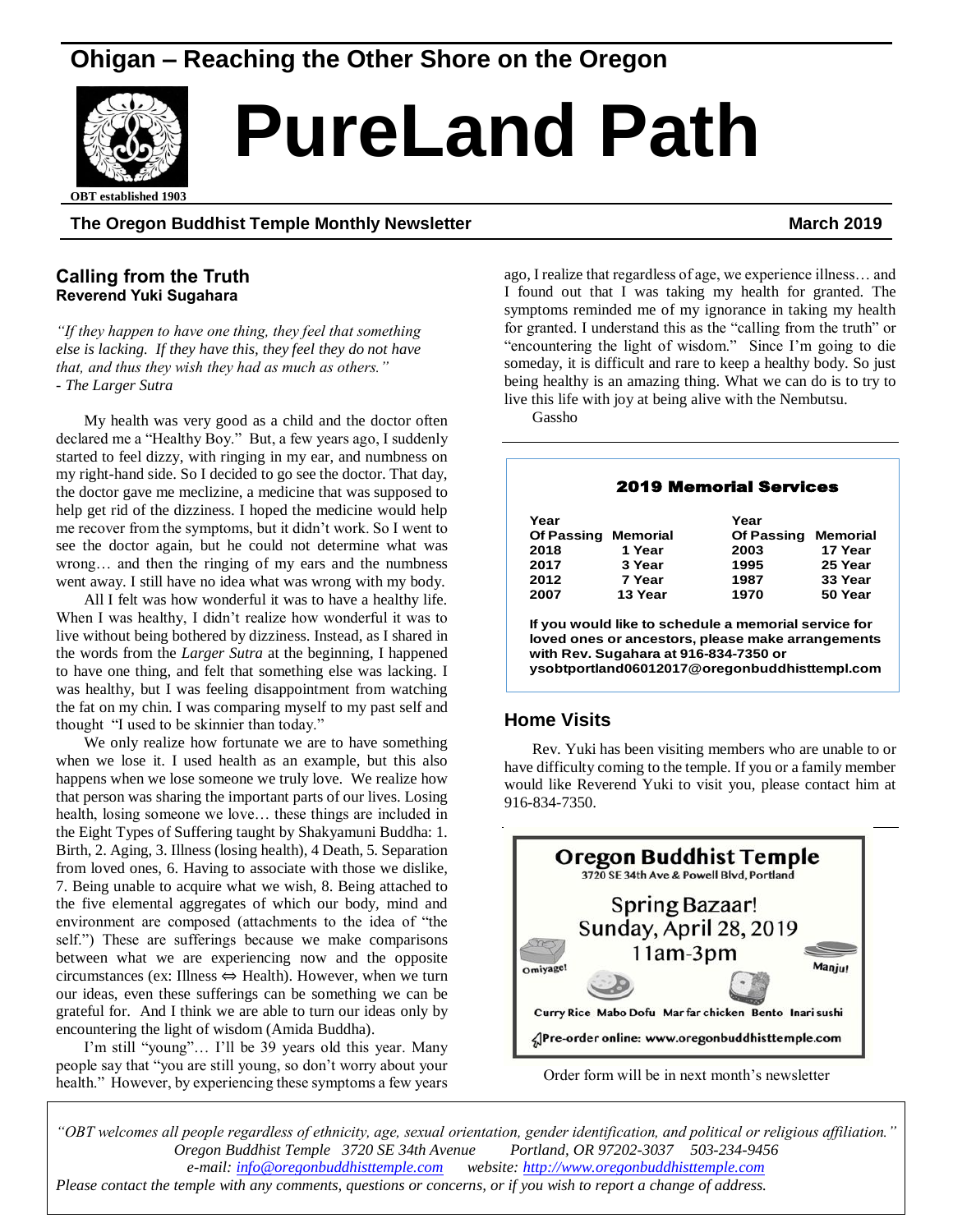#### **2 The Oregon PureLand Path March 2019**

### **March Shotsuki Hoyo**

This is a monthly memorial service to honor and remember those loved ones who passed away during the month of March. The Shotsuki-Hoyo service will be held at the March 10th Sunday service at 10 am. Please join us and offer incense in memory of your relative(s) or friends.

Listed below are the names of those who passed away starting from 1950. Oregon Buddhist Temple has records from 1904. Names of deceased prior to 1950 are added if requested. If a name is missing or incorrect, please notify Jean Matsumoto, Etsu Osaki, or the temple.

Abe, Chozo 3/26/1962 Kuranishi, Torakazu 3/12/1956 Saito, Hisako 3/25/2002 \* Ando, Michael Allyn Noboru 3/8/2018 Kurata,Toraichi3/12/1956 Sakurai, Chiyoko 3/11/1986 \* Aoki, George Shigeru 3/8/1986 Kuribayashi, Tatsuko 3/8/2011 Sanjo, Iki 3/26/1970 Choi, Wonchoon 3/6/1966 Maeda, Yaeko 3/23/1986 \* Sasaki, Ojiro Art 3/27/2004 Dilley, Masako 3/23/1991 Masuoka, Mathew M 3/20/1998 Sato, Sueno 3/12/1980 Feingold, Ben 3/22/1982 Matsunaga, Henry 3/10/1985 Serikaku, Beatrice 3/31/1999 Fujita, Haru 3/7/1999 \* Mishiro, Iki 3/1970 \* Shiogi, Sadaji 3/14/1975 Hamada, Hana 3/9/1993 \* Miura, Hitoshi 3/18/1975 Shiraishi, Joe 3/6/2005 Hara, Eijiro 3/16/1959 Mizote, Wataru 3/4/1962 Shiraishi, Yutaka 3/19/1996 Hariya, Shinichi 3/9/1955 Muraki, Makie 3/24/2017 Takabayashi,Yukino 3/9/1976 \* Haruki, Koji 3/23/1959 Muramatsu, Kyu 3/31/1966 \* Takano, Yoshigo 3/7/1963 Hataseki, Taro 3/7/1953 Naganuma, Sumi 3/1981 \* Takeuchi, Dori Junko 3/22/1976 Ikata, Sumiko 3/30/2016 \* Nakashimada,Mary 3/15/2009 \* Tamura, Kuniji 3/17/2001 Kakishita, Shigeichi 3/1/1993 Naruki, Koji 3/23/1959 Tanaka, Toshiko 3/23/2013 \* Kanai, Nancy Hisako 3/12/1987 Nishida, Gunichi 3/25/1997 Tanaka, Yutaka 3/10/1962 Kato, Hanjiro 3/27/1955 Nishimura, Kijyu 3/31/1982 \* Tsujimura, Tokichi Tom 3/8/1971 Kida, James Keijiro 3/31/1988 Nunotani, Nobuichi 3/9/1955 Uyesugi, Kazue 3/1974 \* Kimura, Chika 3/24/1930 \* Ochiai, Zenzaburo 3/4/1982 Uyetake, Shio 3/16/2009 Kitagawa, Sada 3/20/1993 Okabayashi, Hatsu 3/19/1968 Watari, Jack Shizuma 3/19/1999 Koike, Chikara 3/10/1986 Onishi, Fred 3/1/1982 Yamada, Frances Yurie 3/26/2015 Koike,Toshiko 3/31/2006 \* Rikiishi, Tameichi 3/30/1964 Yamada, Senichiro 3/1/1958 Kono, Jean 3/3/2015 Sadamoto, Yoshito G 3/30/2006 Yamano, Shigetaro 3/6/1978 Kuranishi, Isao 3/26/1995 Saheki, Akira Cap 3/31/2014

Higashi, Roy 3/19/1998 Nakashimada, Leke 3/30/2012 Takeuchi, Janet Setsuko 3/22/1976 Itoyama, Shohachi 3/11/1956 Nakashimada, Tatsuzo 3/5/1952 Tanada, Howard Toshikatsu 3/20/1994

\*obwa member

### **March comes in like a lion and out as a lamb Ken Garner, OBT President**

I am writing my March article during the February 2019 snow-apocalypse that wasn't. After consulting the weather channel and local news weather forecasting, Reverend Yuki and I decided on Saturday February 9 that we would cancel temple activity on Sunday February 10. It was a close call, but we felt it was better to be safe than sorry. Even though the forecasted amount of snow in Portland proper wasn't that great, we all know that it doesn't take much for the streets to become sheets

of ice. In a fortuitous act of foresight, Reverend Yuki video recorded his howa (Dharma talk) on Friday. I was able to upload the talk to the OBT YouTube Channel (see the article about our YouTube Channel in this newsletter).

Cancelling the temple activities was one thing  $-$  it was quite another to notify people of the cancellation. The last thing we wanted was to have people come to an empty temple. We placed closure notices on the temple website and Facebook pages. We changed the message on the temple's answering machine. We placed a sign on the temple door (thanks Susan Lilly). I sent an email to the people for whom I had email addresses, but I know I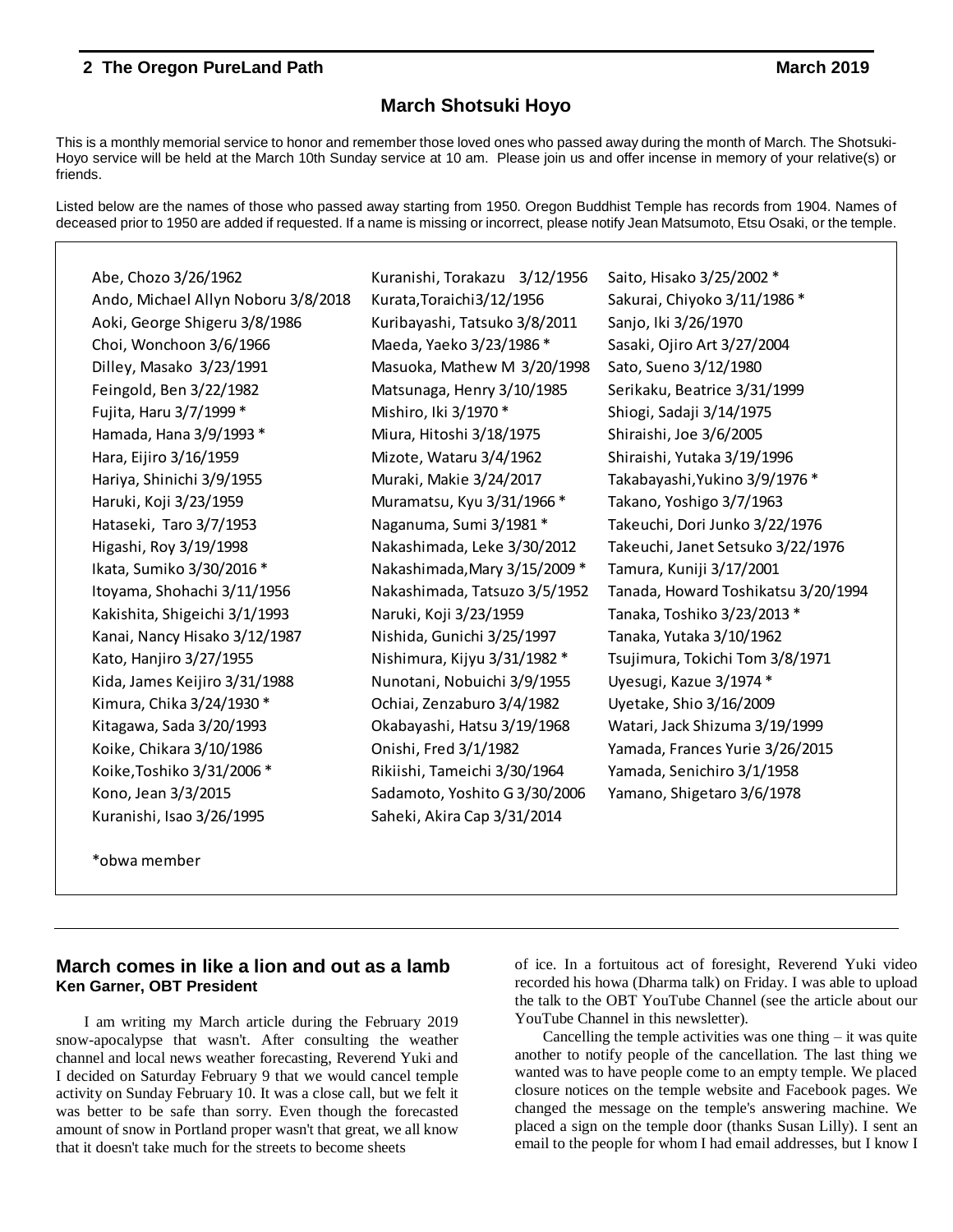don't have everybody. It became very clear to me that we need a solid process for rapid communications to members of the greater OBT community.

Some of you may be aware that we have been working on developing an official OBT database. Currently there are several spreadsheets and lists with contact information with varying degrees of currency and accuracy. The idea is to make the data base a single trusted source for information. Ideally this data base would include not only contact information but also skill and experience information.

We all have privacy concerns so access to this data base would be strictly controlled. It will not be available on-line and only accessible by a data base administrator who could produce reports by request. We hope to have the first version of the data base up soon. I hope that you will support this effort and be included in this important tool for running OBT.

In Gassho

#### **Oregon Buddhist Women's Association Jayne Ichikawa**

As always, the OBWA (Oregon Buddhist Women's Assoc) has been active, dedicated and enjoying many events that might interest you, the reader, to join our organization, if you haven't yet considered this.

Here is a summary of January/February/March events:

- January 27—OBWA helped our temple at the JACL Mochitsuki selling popular and delicious onigiri which was headed by Cathy Y and Robbi Ando. It was a very successful sale. The support shown in the kitchen preparation as well as the friendly staff of helpers was outstanding. (see Cathy Y's article)
- February 2—The annual OBWA NY's party was held at the Super King Buffet Restaurant. Those attending were offered a gastronomical assortment of "all you can eat" buffet for only \$12. Members/friends attending also had a chance to socialize and play several games that created laughter and friendly competition. Maho G. who was our efficient photographer submitted photos of this gathering for the newsletter and OBT website.
- February 15-17—Many members/families attended the NW Buddhist Convention hosted by the White River Temple. Our OBWA cabinet conducted the BWA representative's and general meetings as the 2017-18 NWBWA cabinet. Much appreciation to Co-Presidents Katie and Pat who were very dedicated and diligent fulfilling this important position for the NWBWA.
- February 24—OBWA will be in charge of the service for honoring Lady Kujo and Otani and on March 10, the service for Eshinnni-Kakashinni.
- March 16—OBWA meeting beginning at 9:45am Please contact Judy Yamauchi

[\(judyyamouchi@comcast.net\)](mailto:judyyamouchi@comcast.net) if you are interested in joining the Oregon Buddhist Women's Association and/or speak with other OBWA members for more information.

Next OBWA reporter is Pat Hokama

### **"Many Hands" - Mochitsuki 2019 Cathy Yarne**

OBT's participation in Mochitsuki 2019 was another great example of how the sangha can work together to support OBT. This Japanese American community event was held at PSU on Jan 26th. Thanks to the gourmet skills of Robbie Ando, we sold onigiri with salmon, spam, umeboshi, takuwan and plain.

The old saying, "Many hands make light work" can be amended to say, "light and rewarding work." Especially since I could not participate, I'd like to personally thank all of the many volunteers who gathered supplies, prepared ingredients, washed rice, shaped more than 900 onigiri, washed dishes, cleaned, delivered, and sold food at the event. Some volunteers even extended their "toban clean up" day and some came as early as 7am to make the onigiri. The success of this fundraiser is due to your dedication and commitment.

A special thank you to Robbie Ando for not only her creative cooking and organizational skills but also for leading this activity.





### **FOOD DRIVE CONTINUES Robbi Ando**

The OBWA and OBT continues through March our food drive for the benefit of the Oregon Food Bank. Both food and funds are important.

**Cash donations** can be made to the

Oregon Food Bank online at [give.oregonfoodbank.org/OBT](https://give.oregonfoodbank.org/team/206017) or via check to Oregon Food Bank and left at the temple reception table.

**Food donations** can be deposited through March in the barrel located in the temple reception area. A list of most needed foods will be available near the barrel.

**Thanks for your generosity.**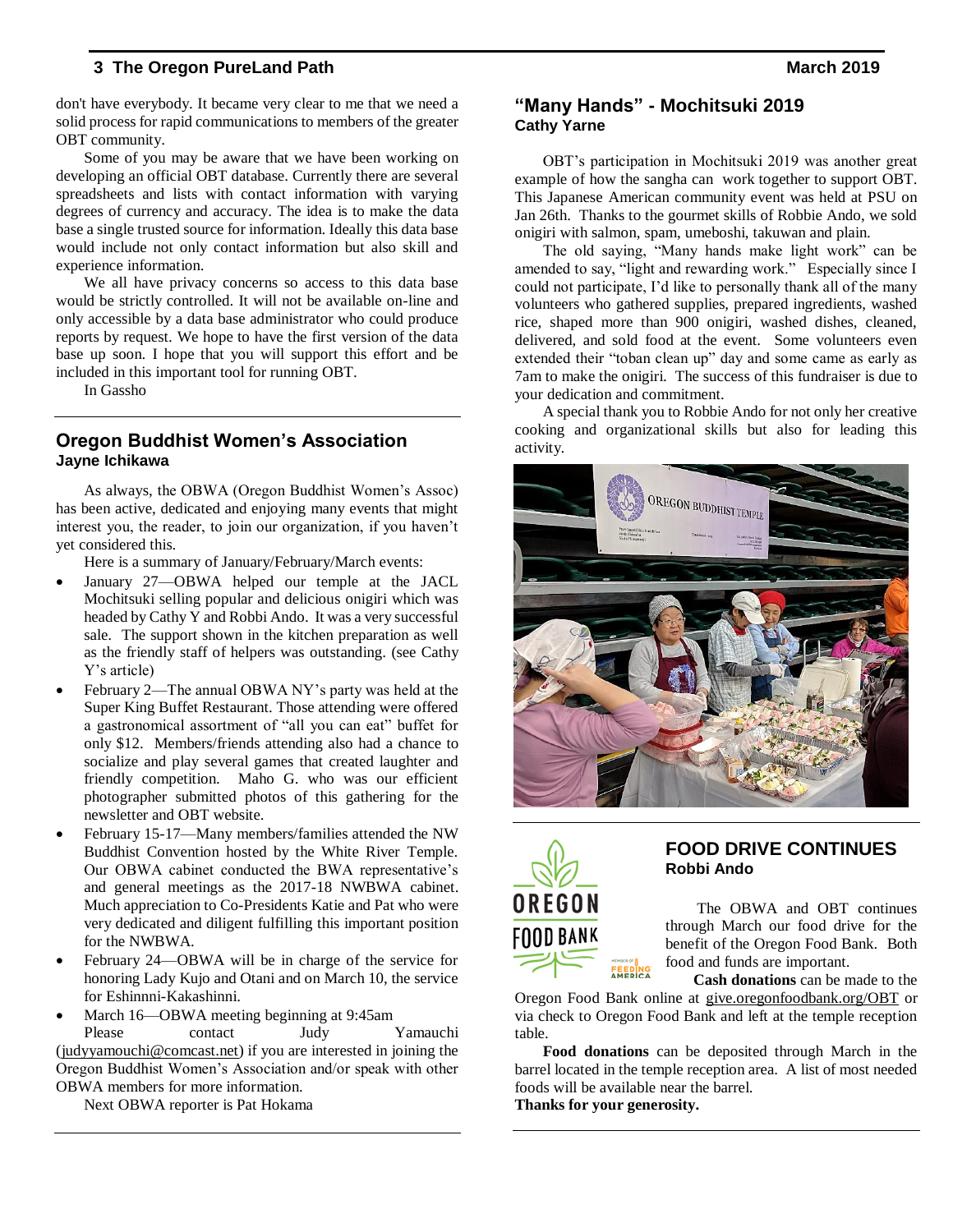#### **Dharma School Ann Shintani**

**Hanamatsuri is April**  $7$  **– we plan to have a musical/talent** show as our Dharma School performance for Hanamatsuri. You are not required to be a student nor have musical talent to help us shine. Can you think of a talent we can share? We also ask families to help with donating flowers for the flower altar (Hanamido) that represents the garden where Siddhartha Gautama, the historical Buddha was born. We suggest flowers from gardens, to minimize the expense, if possible. Please contact Ann if you can help us in some way with the performance or with flowers.

**Spring Fundraiser is April 27 – again Dharma School** families and friends are asked to help at OBT's Dessert Bar at the Spring Bazaar. We are seeking monetary donations or donations of baked items. Pies and other homemade specialty baked items sell well and make a small profit! We do need plenty of parents to supervise students as they make change for customers and serve efficiently, neatly and cleanly.

*The article below is the third in a series of articles written this year by an OBT board member to help make the board more accessible to temple members.*

#### **Meet the Board Members Angie Hughes**

Often, I'm asked how Ryan, Avery and I came to be Buddhist and what motivated us to join OBT so I would like to share a little of our background and path to this point. When I was born, it was extremely important to my great-grandmother, Agnes Gallagher, that I be baptized and raised in the Episcopalian faith. I enjoyed those formative years, driving down to the Parish of St. Mark with her and my great-grandpa, Tom. It was a big event, making our way to Northwest Portland for what was my only experience with church-type ritual. I grew to appreciate the pomp and circumstance of the priests marching down the aisle, swinging the thurible, to the low notes of the enormous pipe organ. Once my great-grandparents passed, though, it wasn't the same and the rebellious teen in me could no longer get behind the message.

Ryan's experience was a little different. His family never went to church but his best friend, Andy's, did. They began encouraging Ryan to go with them and then, ultimately, would only allow Andy to spend the night if Ryan went to church. As imagined, this did not go over well with Ryan's folks and that was the end of that.

When Ryan and I got married, I had already spent a year in Japan, soaking up the culture, so it seemed necessary that we go back and explore for a few years. The Jet Program afforded us the opportunity to travel through much of the country and we easily and quickly took to the quality of peace we felt surrounding each new experience, temple, and meeting with Buddhist thought. It seemed inclusive to us as one shrine ended where the

next temple began. It was an open-door kind of thinking that was new to us. We embraced it.

Once we returned to Portland and had Avery, of all the churches and temples we visited around town, OBT was an immediate fit for us. We've happily been attending and participating since then. I appreciate each experience that led up to our involvement here and I'm grateful to my greatgrandparents as well for instilling in me the goal of seeking something—even if it wasn't exactly what they had in mind for future generations. I like to think they would be satisfied with my choice.

#### **Lotus circle – March Jean Matsumoto**

Did I really say "I wonder when real winter will arrive" last month when December and January were so mild? Today was the second day of snow this year and it is February  $9<sup>th</sup>$ . Nonetheless, our Flower Toban members will have beautiful flowers to arrange in March because of the thoughtful following members of OBT's Lotus Circle:

- Mar 3 Chieko & Dana Kakishita & Minnie Young in memory of (imo) father, Shigeichi Kakishita; anonymous imo Zenzaburo & Tamiyo Ochiai and family Nobuko Susaki, Shizuko Okazaki & Kaz Ochiai; Rick Shiraishi imo parents Joe & Kaoru and grandparents Umeno & Takuichi Fukumoto
- Mar 10 Jean Takashima imo parents Tokichi & Tomiko Tsujimura; Kevin & Tammy Ando imo son, Michael Allyn Noboru; Jerry Koike imo parents Chikara & Toshiko; Janice Okamoto imo parents, Henry & Ayame Matsunaga, sisters Janice Sakuragi and Jeannie Matsunaga
- Mar 17 Diane Onchi imo parents Leke & Mary Nakashimada; May Watari & Duane imo husband/father Jack Watari; Christopher Shiraishi imo parents Yutaka & Kazue; Dr Connie Masuoka imo parents Dr Matthew & Nobuko, grandparents Baiichi & Matsuyo and aunt & uncle Masako & Yoshio Urushitani; Anna Tanada imo husband Howard; Misao Kodama imo mother Sada Kitagawa & father Hatsujiro Kobayashi
- Mar 24 Susan Endecott imo mother Toshiko Tanaka; anonymous imo Hisako Saito & her son Norio
- Mar 31 Joyce Olsen imo parents Art Ojiro & Nami Sasaki and sister Susanne Myers; Setsy Larouche imo father Yoshito George; Alice Kida & Lew & Jean Tomita and family imo father Jim Kida and grandfather Shoemon Nakamura

OBT greatly appreciates the generosity of the above-named people. We also appreciate the webpage established by Ken Garner, [webmaster@oregonbuddhisttemple.com](mailto:webmaster@oregonbuddhisttemple.com) for our use. If you are interested in remembering a loved one with altar flowers once a year, please call me at 503-280-2463 or e-mail [jamatsumoto@gmail.com.](mailto:jamatsumoto@gmail.com) Thank you.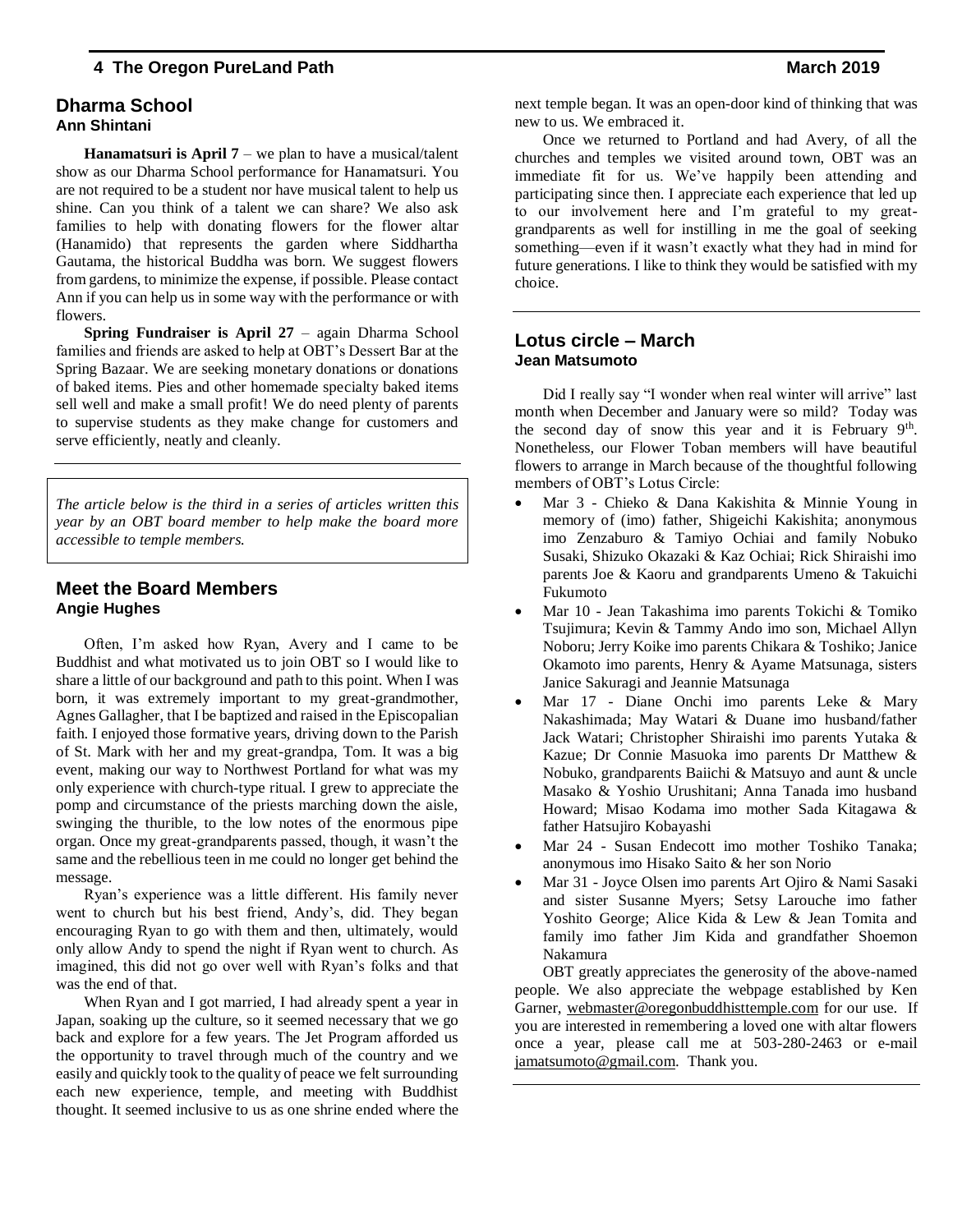#### **Girl Scouts Amy Peterson**

The Buddhist Churches of America (BCA) has two patch programs for Scouts (Girl Scouts, Boy Scouts, Campfire, and 4H) and on Sunday March 2nd GS Troop 43720 will participate in the Scout Sunday program. The girls will provide a cake to celebrate 107 years of Girl Scouts in the US. Please join us Sunday March 3rd at the 10 am service. Girls Discover, Connect and Take action and we encourage the girls through the GS Promise and GS Laws which are much like the Jodo Shinshu Creed and the Dharma.

The second patch is the Obon patch where scouts learn about Obon, the dances, history, and the Japanese. BCA also has a religious award program in Buddhism. For more information on any of these, please contact Amy Peterson [gstroop43720obt@gmail.com.](mailto:gstroop43720obt@gmail.com)

The girls want to thank you in advance for your cookie orders and despite the snow, they have cookies in hand. If you can't pick up your pre-orders at the temple, please let us know and we'll make arrangements to get them to you.

As the girls have in most cases exceeded their goals, they're adding a trip to an aquatic park to their list of activities funded by their cookie sales. Next newsletter we'll be able to identify what they've selected from their cookie sales.

Recently two older girls; Midori and Aria volunteered at the Portland Cat Show and gained valuable information and experience. The younger girls attended the Service Unit Thinking Day where they presented the country of the Philippines and learned about 8 other countries, sampling new foods, learning crafts and interesting history.

### **March Toban**

Kiyo Endecott Susan Endecott Lori Fukunaga **Ray Fukunaga** Janice Ishii **Michael Ishii** Traci Kiyama Wynn Kiyama Amy Peterson Beth Sellers Duane Watari **Glenda Watson** Jenna Yokoyama

Aaron Cole **Anna Dakota** 

### **OBT Readers' Club Ken Garner**

Sunday March 24, 2019 Dharma Exchange The Dalai Lama's Cat by David Michie

The next Readers' Club meeting is scheduled for the Dharma Exchange on March 24, 2019. This is directly after the Sunday Service. We will be discussing The Dalai Lama's Cat by David Michie. Note, we will be reading and discussing the first book in the series. All readers must secure their own copy of the book.

Starving and pitiful, a mud-smeared kitten is rescued from the slums of New Delhi and transported to a life she could have never imagined. In a beautiful sanctuary overlooking the snowcapped Himalayas, she begins her new life as the Dalai Lama's cat, warmhearted, irreverent, and wise, this cat of many names opens a window to the inner sanctum of life in Dharamsala. A tiny spy observing the constant flow of private meetings between His Holiness and everyone from Hollywood celebrities to philanthropists to self-help authors, the Dalai Lama's cat provides us with insights on how to find happiness and meaning in a busy, materialistic world. Her story will put a smile on the face of anyone who has been blessed by the kneading paws and bountiful purring of a cat.

The conversations we have at the Book Club Dharma Exchanges are always good -- and are even better if you have had an opportunity to read all or part of the book! Please join in the conversation March 24.

### **OBT YouTube Channel Ken Garner**

For the past year and a half we have video recorded all of the Dharma Talks given at OBT's Sunday Services. These talks are uploaded onto OBT's YouTube Channel and are available for anybody to view. This channel can be accessed by typing **Oregon Buddhist Temple** in the search box of YouTube's home page. The direct URL for our channel is [www.youtube.com/user/OregonBuddhistTemple.](http://www.youtube.com/user/OregonBuddhistTemple) The talks are generally posted and available the same day they are given. They are a great way to hear the Dharma when you cannot attend temple or to revisit a previous talk. Some of the recent comments we have received state:

- "Thank you very much Reverend Sugahara. I am in the Bay Area and can't get to Portland very easily, however, it was great to be with you this way. This helped me get through my day."
- "So glad I watched this today! I love that when I can't make it in person, I can still hear the sermon, and I'm a sucker for fabric metaphors. Thanks for posting."
- "My father is unable to make it to temple very often, so he looks forward to the videos and watches every week."

We have over 100 subscribers to the channel. By subscribing you receive notification when a new video is uploaded to the channel. Subscribing is easy and free and done from the channel page.

#### **Reverend Harry Bridge Podcasts**

Our recent Hoonko guest speaker, Rev. Harry Bridge, has an excellent series of podcasts [http://www.dharmarealm.com/?cat=4.](http://www.dharmarealm.com/?cat=4) A podcast is a "digital audio file made available on the internet for downloading to a computer" Podcasts are not visual, like utube; only audio. Some of Rev. Bridge's topics are:

• What did the Buddha say?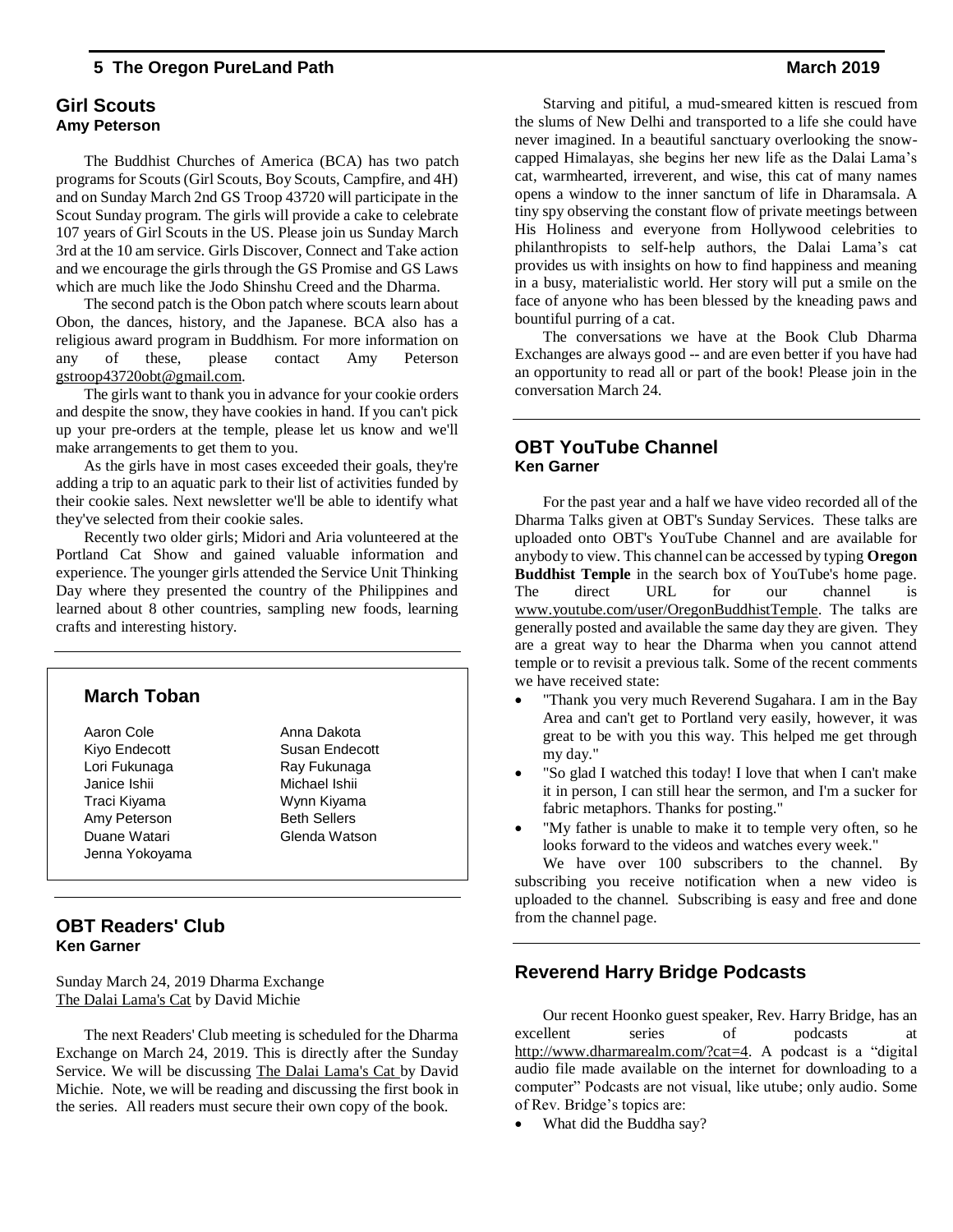### **6 The Oregon PureLand Path March 2019**

- Experience and Faith
- No self, again!
- Study v. Practice
- No-self and Identity
- The Buddhist Answer for Everything
- Buddhism and Social Justice

The podcasts are 30 minutes long or less and very informative. They are also enjoyable to hear.

#### **Hiroya Tsukamoto Return Engagement May 19, 2019 Ken Garner**

Mark your calendars for Sunday May 19, 2019. We again will be hosting a concert by guitarist Hiroya Tsukamoto. Those who attended Tsukamoto-san's concert last year were treated to an impressive display of musicianship and storytelling. Start time for the concert is TBD. Advance Sale Tickets will be only \$15 (+ \$2 service charge) and will be available at the OBT on-line store at <https://squareup.com/store/oregon-buddhist-temple> . Half of the proceeds (\$7.50 per ticket) will go OBT. Tsukamoto's music has been described as "an innovative, impressionistic journey filled with earthy, organic soundscapes that impart a mood of peace and tranquility." You can hear and listen to him on his YouTube channel: [https://www.youtube.com/channel/UCFCVVNnd2nb3qv7BmH](https://www.youtube.com/channel/UCFCVVNnd2nb3qv7BmHvXG3w)

[vXG3w.](https://www.youtube.com/channel/UCFCVVNnd2nb3qv7BmHvXG3w)

#### **Attention High School Seniors Elaine Yuzuriha**

This is a reminder that the Japanese American Community Scholarship Applications are due on March 1st. Please check the [www.pdxjacl.org](http://www.pdxjacl.org/) website for the application and the qualifications. Several community scholarships are available as well as the National JACL scholarships. But you must get your applications in on time!

Remember to put on your calendar that the Japanese American Graduation Banquet is on Sunday, May 5, 2019. And remember to contact Elaine Yuzuriha to supply information about your high school senior so they can be invited to the banquet. It is a great annual celebration for the achievements of our young people, and we love to see the support of Oregon Buddhist Temple members and friends. Tickets are available for \$35 from Elaine.

Of special note, the keynote speaker will be OBT member Wynn Kiyama and the master of ceremonies will be OBT member Chip Larouche.

### **Spring Ohigan Service March 17 and River of Fire River of Water**

OBT will be celebration the spring Ohigan service on March 17. Ohigan literally means "the other shore", this world of suffering being "this shore", and the world of enlightenment the "other shore".

Ohigan is also derived from the Sanskrit word Paramita and suggests the Six Paramitas or perfections of practicing charity, morality, patience, effort, meditation, and wisdom to reach the other shore. The observance of Ohigan is a tradition said to have been inspired by Prince Shotoku (574–622), the first great patron of Buddhism in Japan. The holiday is also based on the teachings and writings of the Chinese scholar and monk Shan-Tao (613– 681), one of the Seven Great Masters, or Seven Patriarchs who helped develop Pure Land Buddhism.

Shan-Tao's parable below is explained in the prologue of the late Reverend Dr. Taitetsu Unno's book River of Fire River of Water :

#### *Pure Land Parable of the Two Rivers and White Path*



*Attributed to Shan-tao, the Pure Land master of seventh-century China, it captures the existential predicament in which one is made to awaken the aspiration for enlightenment (bodhicitta).*

*In the parable, a traveler is journeying through an unknown and dangerous wilderness. Soon he is pursued by bandits and wild beasts, and he races to get away from them. Running westward, he eventually comes to a river divided into two, separated by a narrow white path. The white path is only a few inches wide and runs from the near shore to the far shore. On one side of the path the river is filled with leaping flames that reach twenty feet into the air; on the other, the deep river has a powerful current that overflows with dangerous waves. Even though the white path is the only possibility of escape across the perilous river, it is not an alternative because of lapping fire and waves. Filled with fear, the traveler cannot go forward, cannot go back, and cannot stand still. In the words of Shan-tao, he faces "three kinds of imminent death." Just at that time, the desperate traveler hears a calming voice right behind him on the eastern shore, urging him to go forward on the white path: "Go forth without fear; no danger exists. But if you remain, you will surely die!" Just then, he hears a beckoning call from the far shore: "Come just as you are with singleness of heart. Do not fear the flames and waves; I shall protect you!"*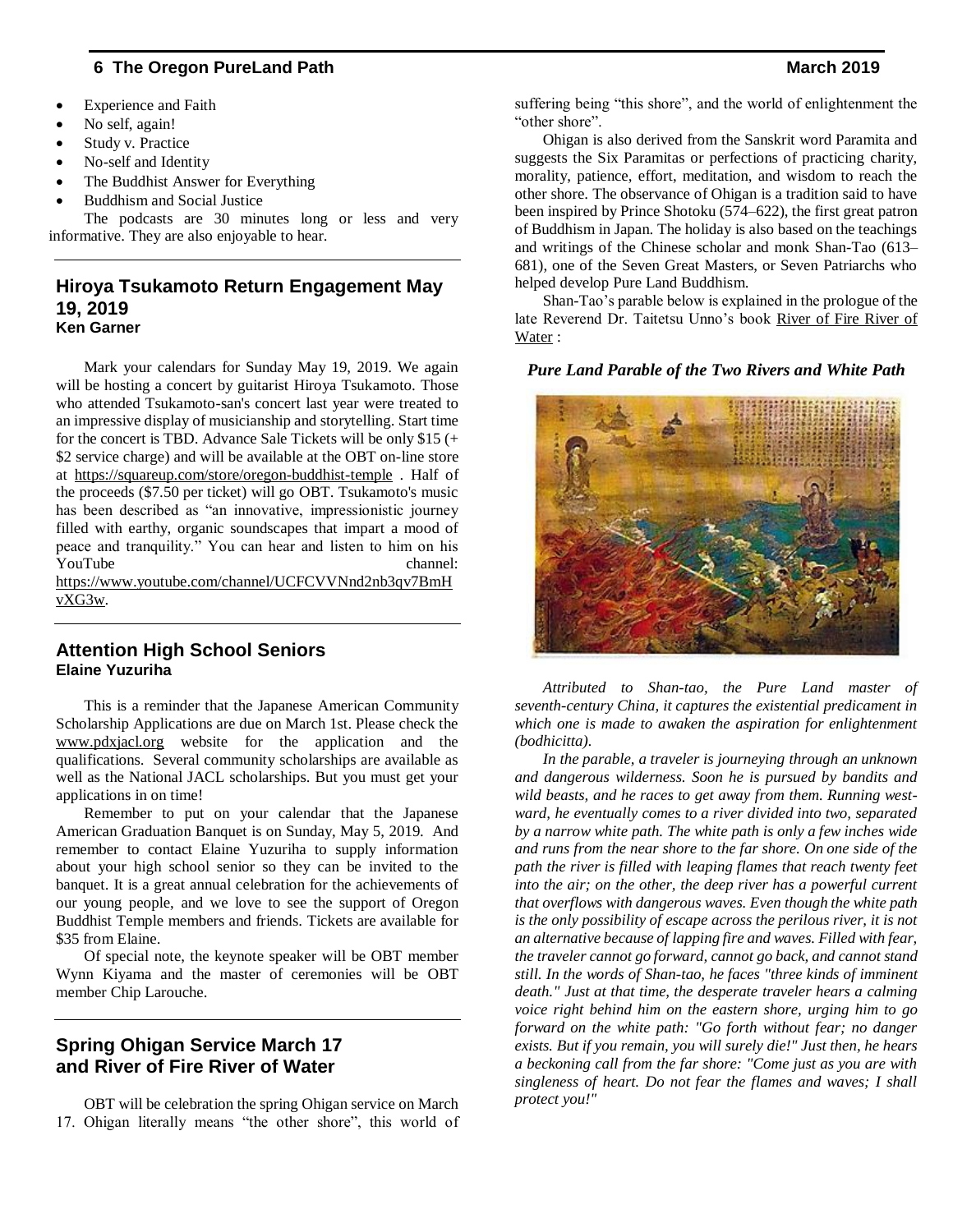*Shan-tao tells us that the river of fire connotes anger; the river of water, greed. The two joined together make an odd picture, but they illustrate how the overflowing abundance of greed and anger can fill our lives. In our greed we want to make life move according to our desires. When we do not get our way, our passions are stifled and anger erupts.*

*The eastern shore, the side where the traveler encountered his dilemma, is the world of delusion-samsara. The western shore is the Other Shore of enlightenment-nirvana. While this side is the defiled land, the far side is known as the Pure Land. Connecting the two is a narrow, white path. The tenuousness of the path shows the weakness of human aspiration to break through self-delusion into liberation and freedom. The pursuing bandits represent enticing teachings that abound in our world, all promising immediate material benefits and psychological relief. They may provide temporary answers but no true liberation. The wild beasts manifest instinctual passions that keep us bound to this shore of delusion. Both pull us away from moving* 

*forward on the path. The voice of encouragement from the eastern shore is that of the historical Buddha, the teachings of Sakyamuni; the beckoning call from the western shore comes from the Buddha of Immeasurable Light and Immeasurable Life, Amida. As one heeds the urging of Sakyamuni, the aspiration to move forward becomes pure and powerful. And as one embodies the call of Amida, it becomes single-minded and unshakable. This aspiration for supreme enlightenment is none other than the white path, now expanded and made safe, now an open passage through the flames of anger and waves of greed.*

*But even though the first step has been taken on the path, the threat is not over. As the traveler moves forward, the bandits make enticing promises and the beasts offer all kinds of temptations, attempting to call him back to this shore of delusion. But, sustained by the words of Sakyamuni and the call of Amida, the traveler does not hesitate, moves forward, and reaches the Other shore safely into the waiting arms of a good friend (kalyanamitra) who is none other than Amida Buddha.*

**OBWA members gathered for New Year's party on February 2. Entertainment included playing Pictionary**